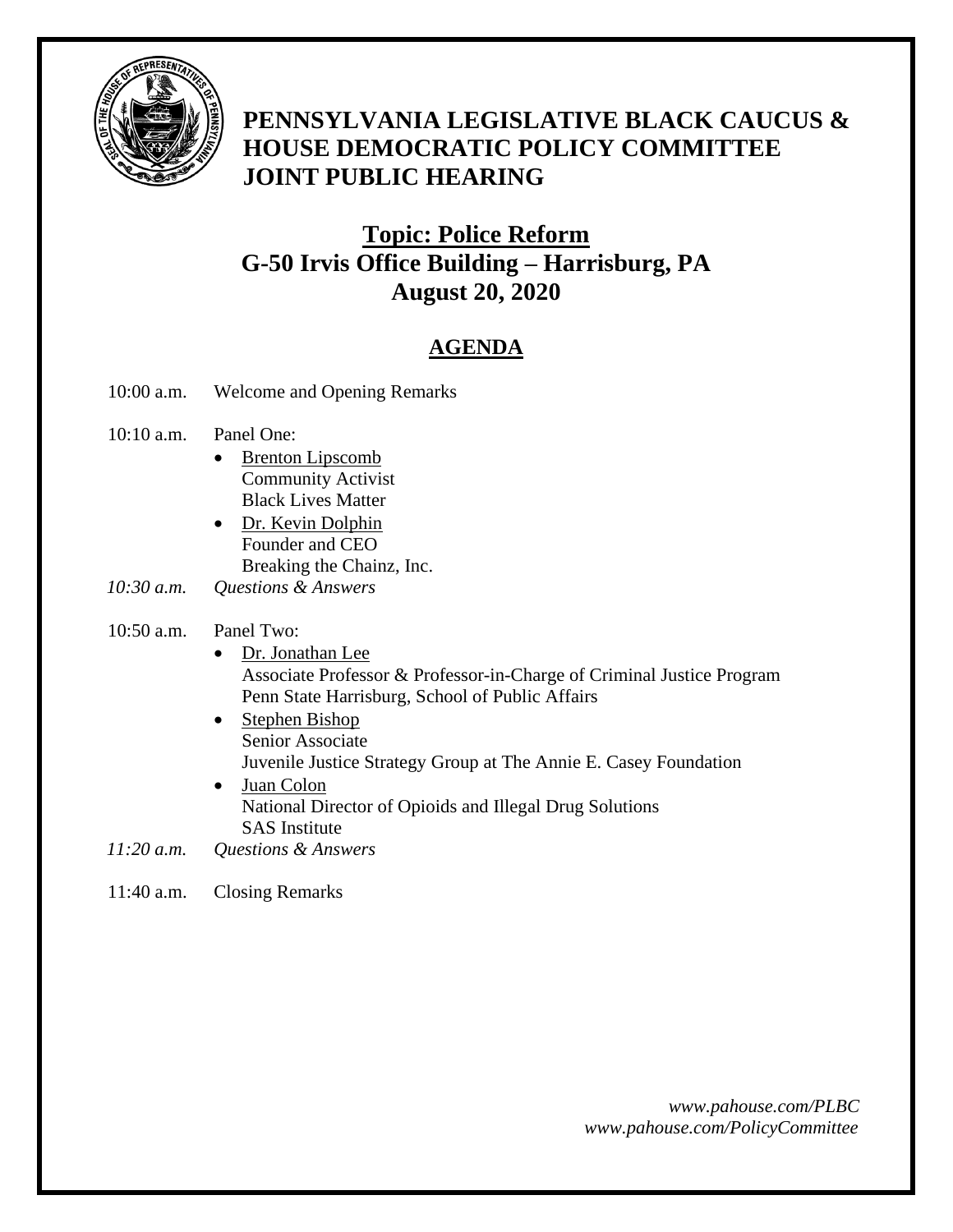#### **Testimony of Dr. Kevin Dolphin**

#### SYSTEMIC CHANGE POLICE REFORM & COMMUNITY ENGAGEMENT...

My name is Dr. Kevin Dolphin. I speak on behalf of Ms. Dorothy Scott, Ms. Terricia Radcliff, Mrs. Valerie Dolphin and the rest of our staff. I am the founder/President of Breaking The Chainz inc. A national non profit community/prison outreach organization. I am a Prevention/Intervention Specialist, substance abuse counselor, Life Coach, Public Speaker, Trauma informed/Anger Management counselor, Mentor, Community Activist and chapter leader for Crime Survivors For Safety and Justice.

Breaking The Chainz inc. is big on EDUCATION. We feel that it is the key to change. Our organization focuses on educating individuals in public schools, juvenile facilities, county & State prisons, as well as Community Forums.

We have been boots on the ground since the conception of our organization, in 2015. We have been engaging both young and old, in every neighborhood, throughout the entire city of Harrisburg and surrounding areas. My past life experiences affords me the opportunity to be able to go anywhere and meet individuals where they are. ---Myself and other Breaking The Chainz inc staff, along with an organization called M.U.S.T (MEN,UNITED,STANDING TOGETHER) have been engaging individuals about gun violence, community restoration and police interactions for the past five years.

Understanding the problem, we could see gun violence, police brutality and an imbalance in our justice system. We were working with Chief Commissioner Thomas Carter on forming a collaboration, where we would be working alongside the Harrisburg Police Department, on bridging the gap between the police and citizens in our community. This would include everything from Gun violence, black on black crime, police brutality and racial profiling, community engagement, drug free zones and the implementation of trauma informed, cognitive development, substance abuse and other safe programs, where we would be educating police officers, as well as community citizens with our curriculums.

---These curriculums include, Conflict Resolution, Proper Decision Making, dealing with mental health and anger management.

In 2015, Breaking The chainz inc, with Chief Commissioner Carter as its keynote speaker held the city's first ever STOP THE VIOLENCE brunch. Topics discussed were: Police/Community Engagement, Gun violence and the need for community programs.

At one point it seemed as if we were making progress towards our desired goal for a safer community. Violence had even gone down. But, for some unknown reason, along with the lack of funding, our relationship with the Police Department took a sudden halt.

We had been hoping to form a coalition, with the Department, like other cities and states, such as, Baltimore, Maryland, Philadelphia, New York and even Detroit, just to name a few.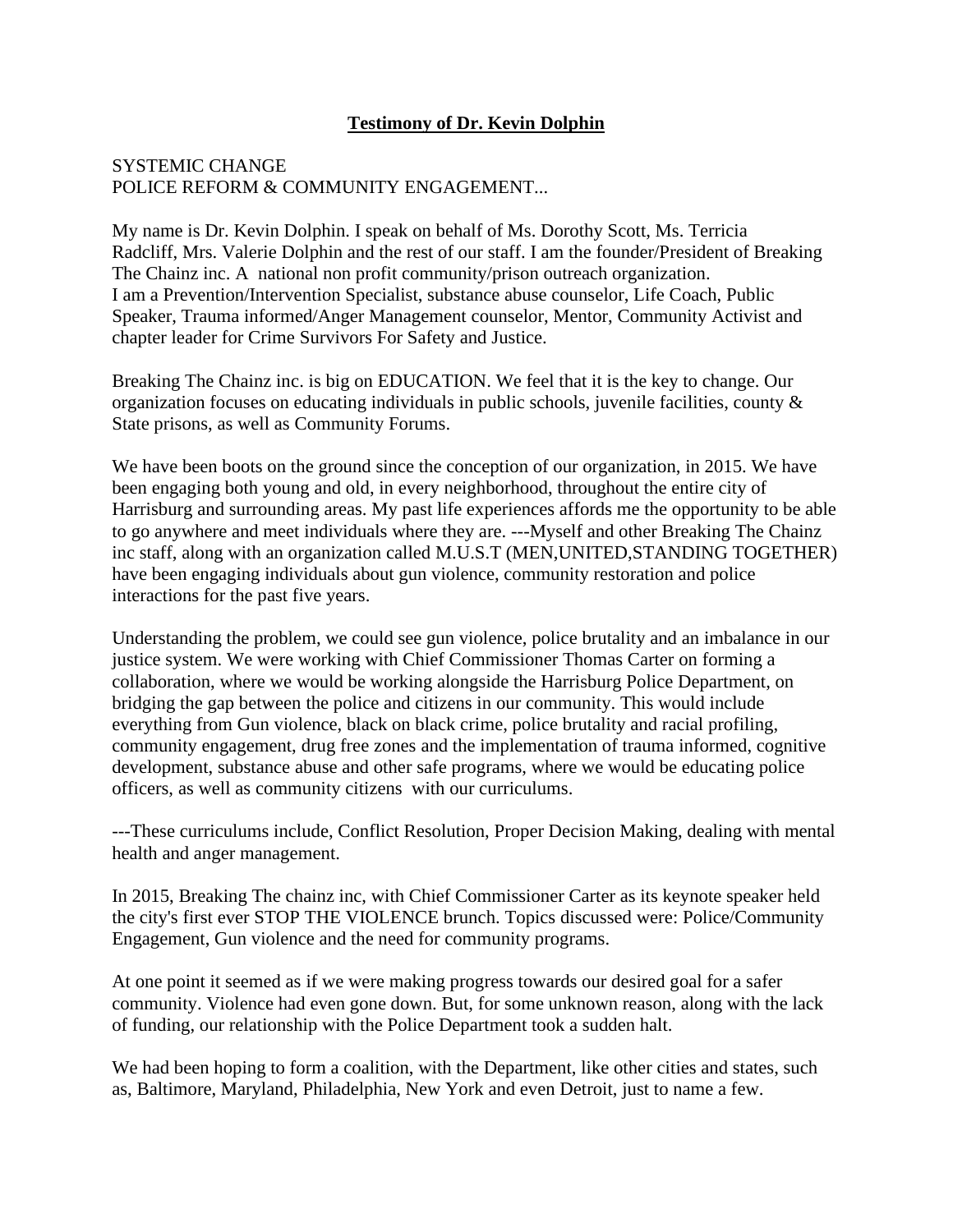Because of what some officials saw as the lack of need for our ability to be the bridge between Police and our Community, we were unable to continue what would have prevented the city of Harrisburg from reaching the point of continued racial profiling, a high level of violence and in some cases police brutality. Despite our inability to form a working relationship with the Harrisburg Police Department, we commend Commissioner Chief Carter for his relentless efforts to maintain justice, peace and racial equality throughout our city.

---In closing, We all must understand the need for police. But, we need the type of police who are competent, compassionate, fair and able to relate to and communicate with those they serve. But, just as important, we need programs that will prevent individuals from hanging out on street corners, ending up in prison or possibly being killed by someone else or the Police.

\*WE CAN CHANGE ALL OF THE LAWS IN THE WORLD,BUT OUR GREATEST INVESTMENT IS IN PROGRAMS, WHERE WE ASSIST INDIVIDUALS IN INVESTING IN THEMSELVES AND ADOPTING A PROSPEROUS AND PRODUCTIVE WAY OF LIFE...WITHOUT EDUCATION, THERE WILL NEVER BE ANY TRUE CHANGE... Dr. Kevin E. Dolphin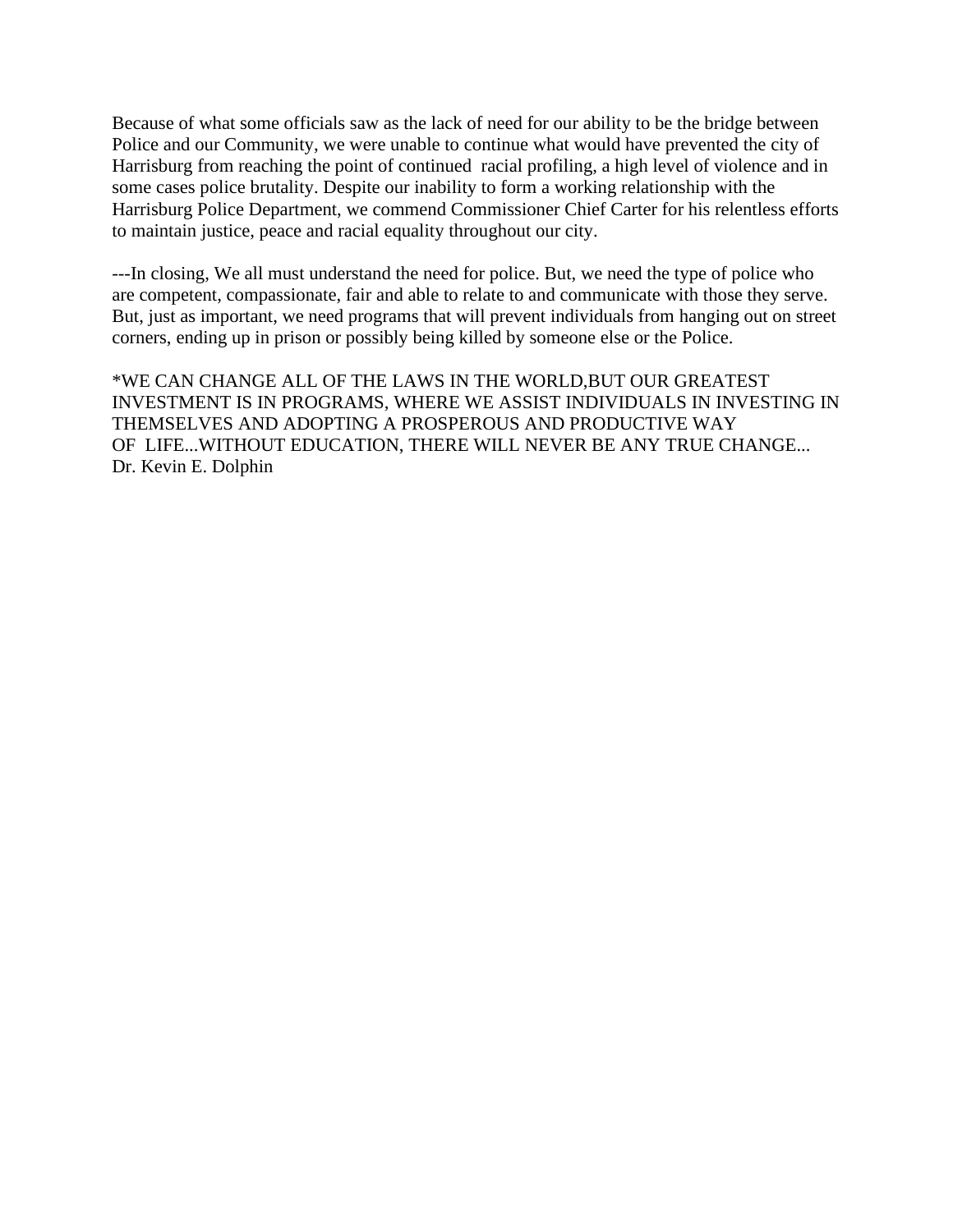#### **Data-driven Science to improve police-public relations and to promote police accountability**

#### by Jonathan Lee

With more than one in five people in the U.S. come in contact with the police every year, it is safe to say that the police represent local, state, and federal government to a large extent. Therefore, it is worth noting that 95% of Americans want police reform. As the unrest from the antagonistic relationship between citizens and police continues in 2020, governments at all levels are spearheading police reform with various ideas. There are two areas that need just as much attention.

#### *Area 1: Police has to prioritize gaining trust from the public*

Everyday police work would face a great deal of challenges when public confidence in the police is deficient. In many occasions an incident begins with a call and ends with a tip from the public. Public reporting behavior and cooperation with the police investigation matters to public safety, and it diminishes in the absence of public confidence in the police. In fact, there are a few studies showing that people are reluctant to report incidents to the police when police legitimacy is in doubt. When a person with criminal intent believes that people would not call police for suspicious activities, such belief promotes criminal act. More crimes lead to less confidence in the police and even less tendency to call for service or cooperate with the police.

Confidence in the police is not just about public safety. Our literature also reports that citizens' satisfaction with the police is closely associated with officers' job satisfaction. It is also reported that police and firefighters are more likely to die by suicide than in the line of duty. Ultimately, boosting public trust with the police could save lives of our police officers.

Ample amount of research has been conducted on determinants of individual confidence in the police over the last couple decades. Among those determinants are the nature of citizen contact with police, victimization, exposure to media coverage of police misconduct, and such sociodemographic characteristics as gender, race, age, income level and education level. As a police initiative to patch up their relationship with the public, community policing has been touted as a police-community trust builder. While there have been studies to test the effectiveness of community policing, the methodological approach has been questionable to me. With a colleague of mine, I did a survey of college students across PA in 2015. I utilized a concept of social distance between individual and police as a proxy measure of community policing. If community policing went well, you would expect to see more citizens with low social distance with police. We regressed individual's confidence in the police on all those aforementioned determinants. In the base model without social distance measure, someone with a negative contact with the police, close friends and family with a bad experience with police, and more exposure to media coverage, had lower confidence in the police. In addition, a racial minority, regardless of all other factors, had lower confidence in the police. In the final model, we included social distance as another determinant, and it dismissed the racial gap. For folks with high social distance with police, both white and black had low confidence in the police. For folks with low social distance, both white and black citizens had high confidence in the police. The implication was that when officers reach out to citizens they serve for friendship, citizens of all races build more confidence in the police.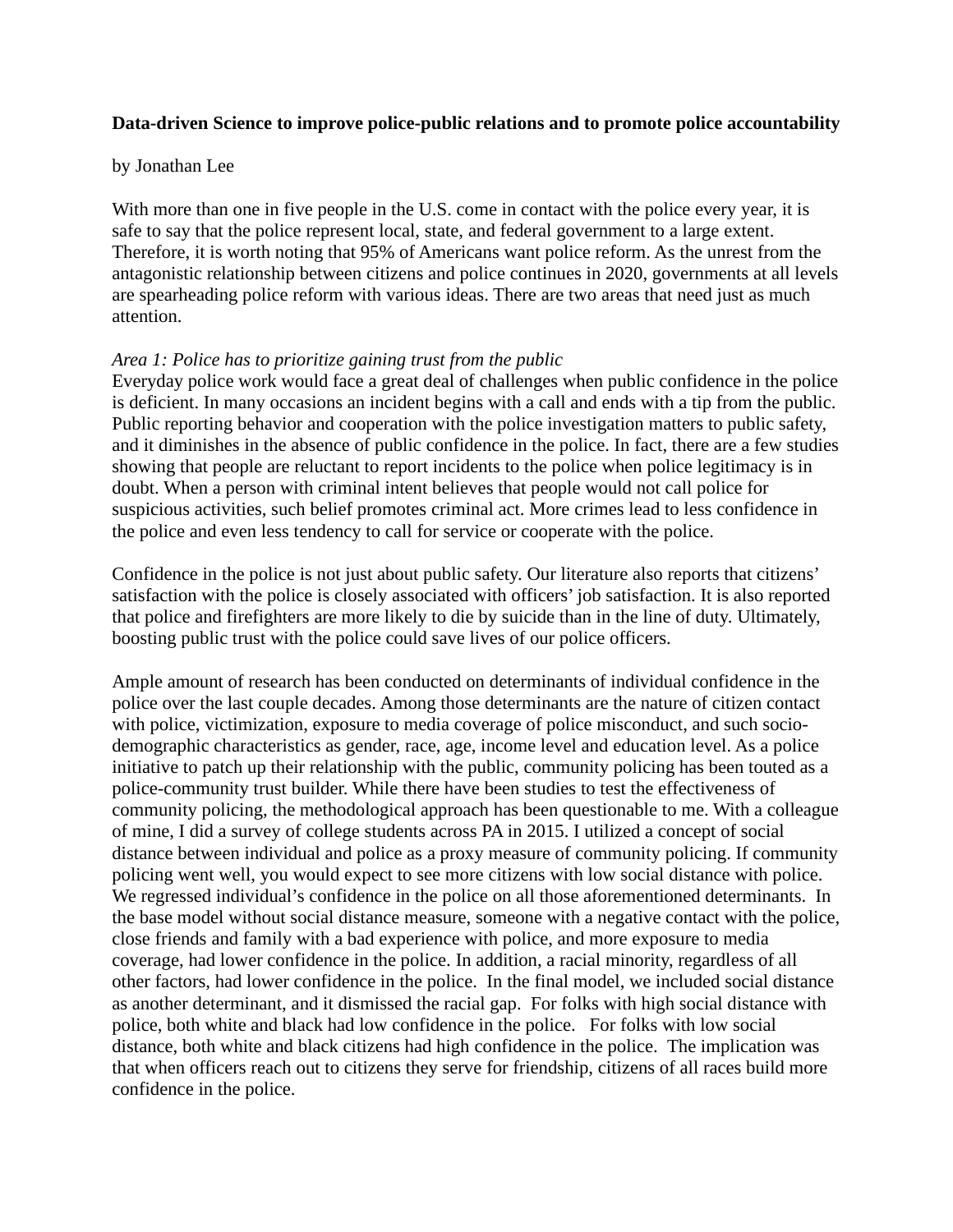#### *Area 2: We should bring* data-driven *science to police accountability*

The notion that police are not subjected to independent audit on their service records brings suspicion to citizens and callousness to officers. As much as the public should refrain from accusing the police of racial profiling with a small number of cases, police should be open to professional evaluation of their practices. Such evaluation could illuminate their pattern of intentional or unconscious decision making in the line of duty.

One mainstream in social science as well as criminal justice and criminology discipline has been statistical analysis. Scholars pursuing this trend have been well trained for data-driven research on crime, policing, corrections, and judicial process. Typically utilizing regression-based statistical models, academics have estimated likelihood of a hypothetical scenario. For example, I analyzed NYPD citizen contact data to analyze a pattern of officer use of non-lethal force against suspects. The highlight of the methodological advancement in this study was to contextualize situational factors in reference to neighborhood characteristics. Analysis outputs were supportive of this hypothesis. For example, while a white suspect was less likely to experience use of force by an officer, it gets even less likely when the incident took place in a predominantly white neighborhood.

Our literature also includes research on the effectiveness of police intervention using statistical models. Advanced models with panel data enable separation between pre and post intervention periods in the analysis of crime trends. In addition, use of data-driven research is not just about scrutiny on police behavior. I have used statistical models in analyzing incidents in order to identify areas of repeat offenses, assault on police officers, and weapon use by suspects. Most of these findings could help police improve their allocation of resources and better prepare their officers for unexpected situation. Ultimately, police can make use of these studies to secure more time and effort to get closer to the community.

In closing, I would like to state that we can use social science techniques to understand the situation, identify possible solutions, and test those solutions. And I have a firm belief that there are academics who are willing to lend help to local police departments all across the Commonwealth of Pennsylvania.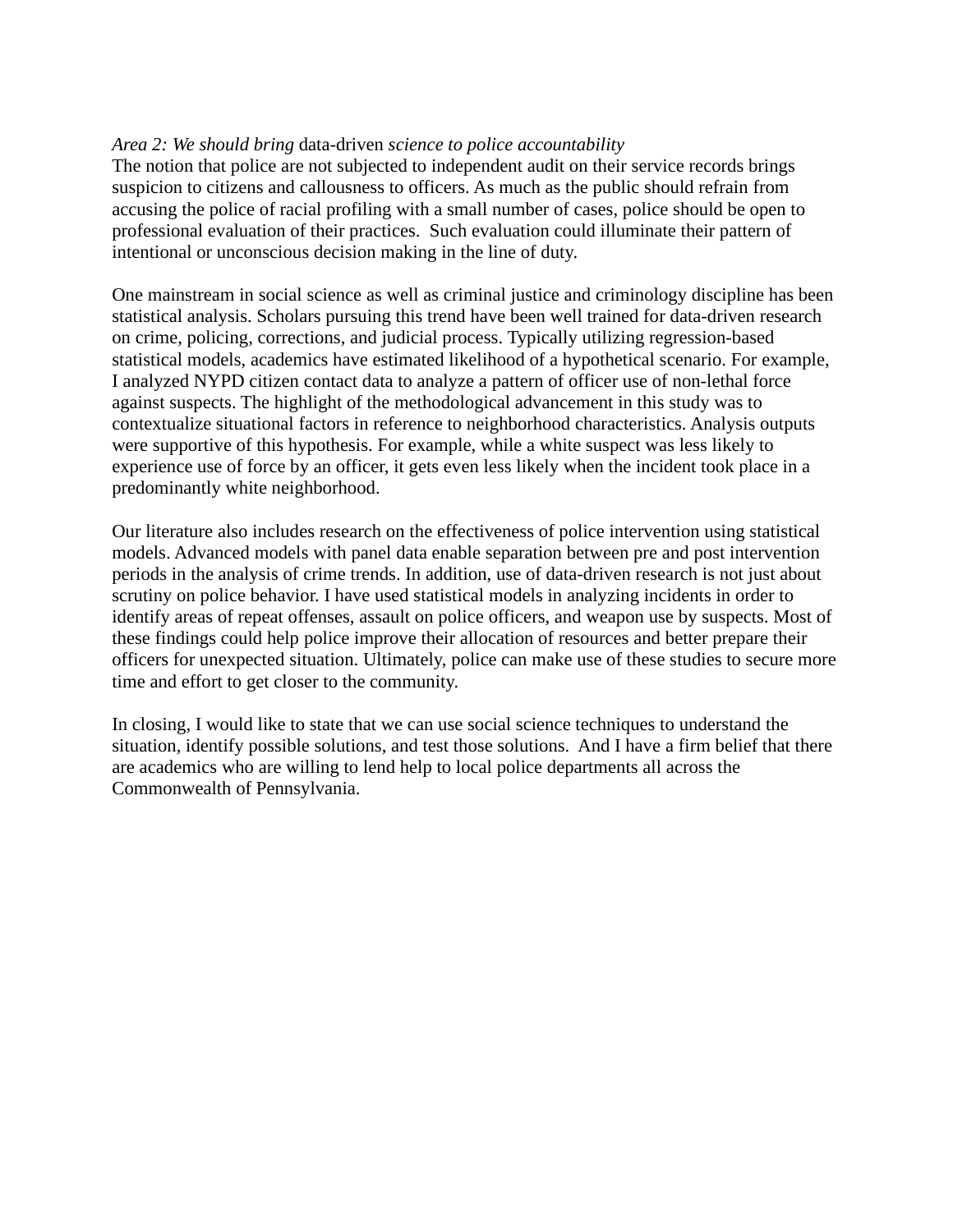#### THE ANNIE E. CASEY FOUNDATION



# POLICE REFORM: USING DIVERSION TO IMPROVE COMMUNITY SAFETY AND YOUTH OUTCOMES

PA House Democratic Policy Committee-PA Legislative Black Caucus Hearing

Stephen Bishop, Senior Associate August 20, 2020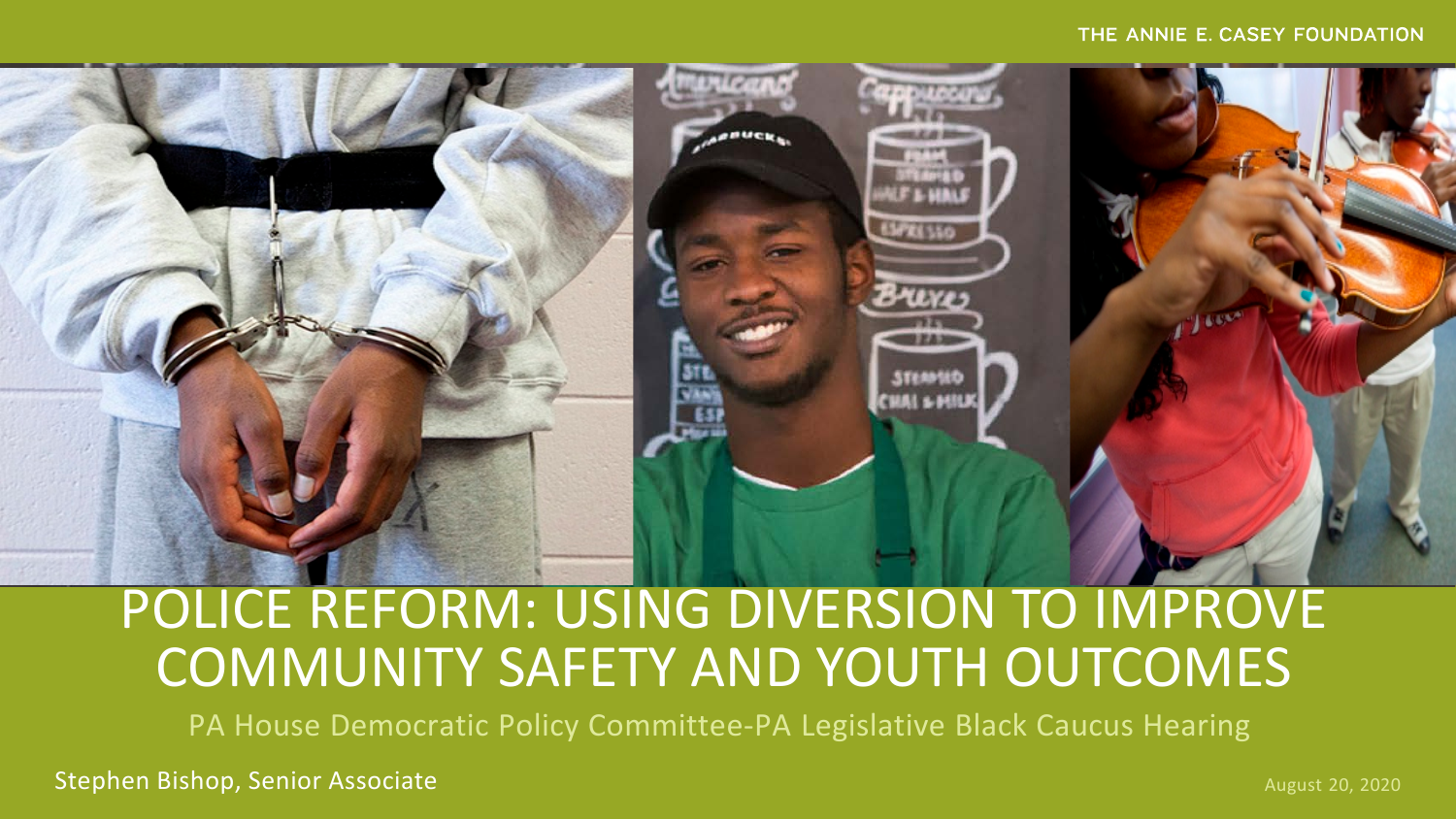# **Most Young People Age Out of Risky Behavior**



**AGE-CRIME CURVE**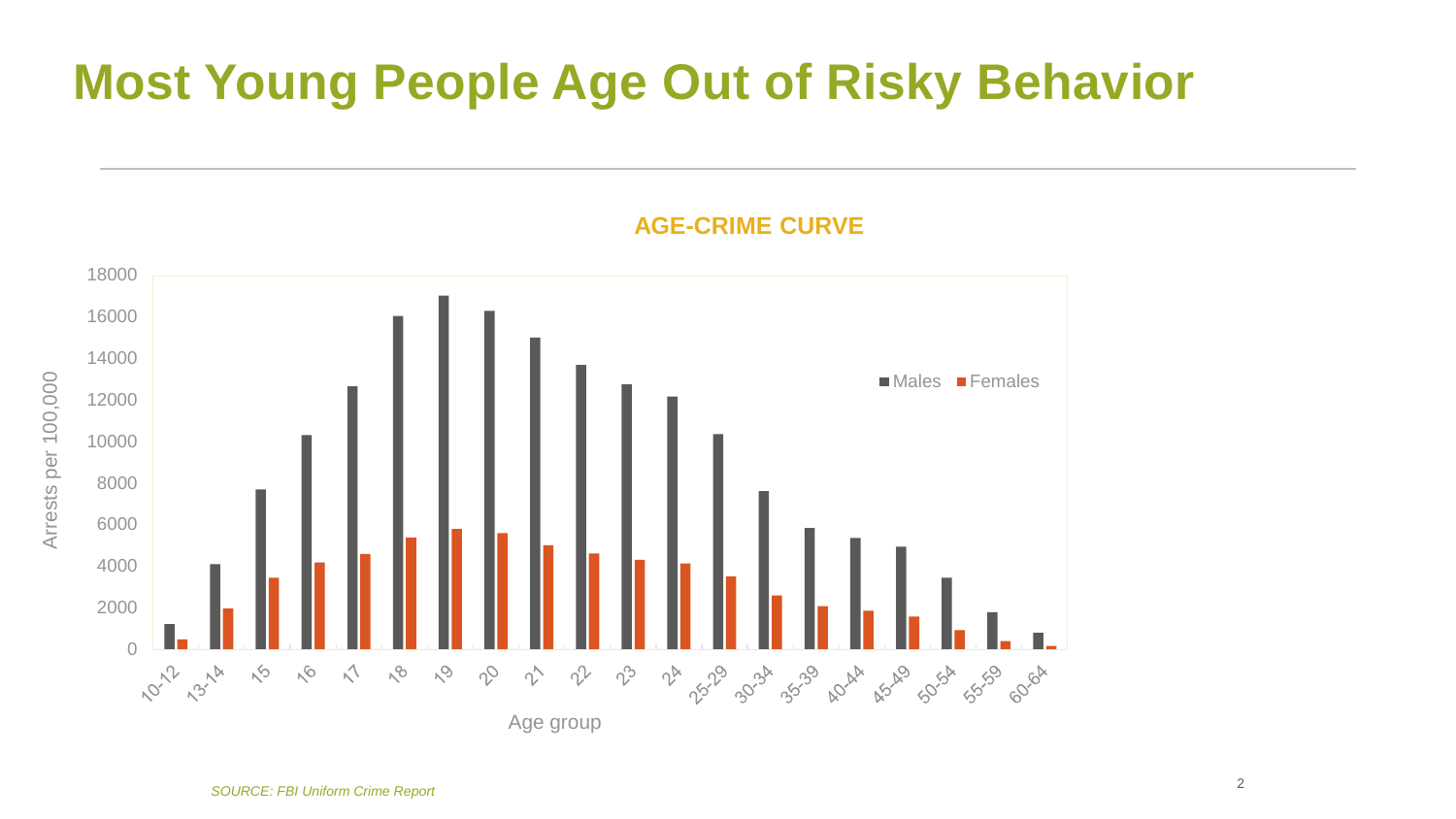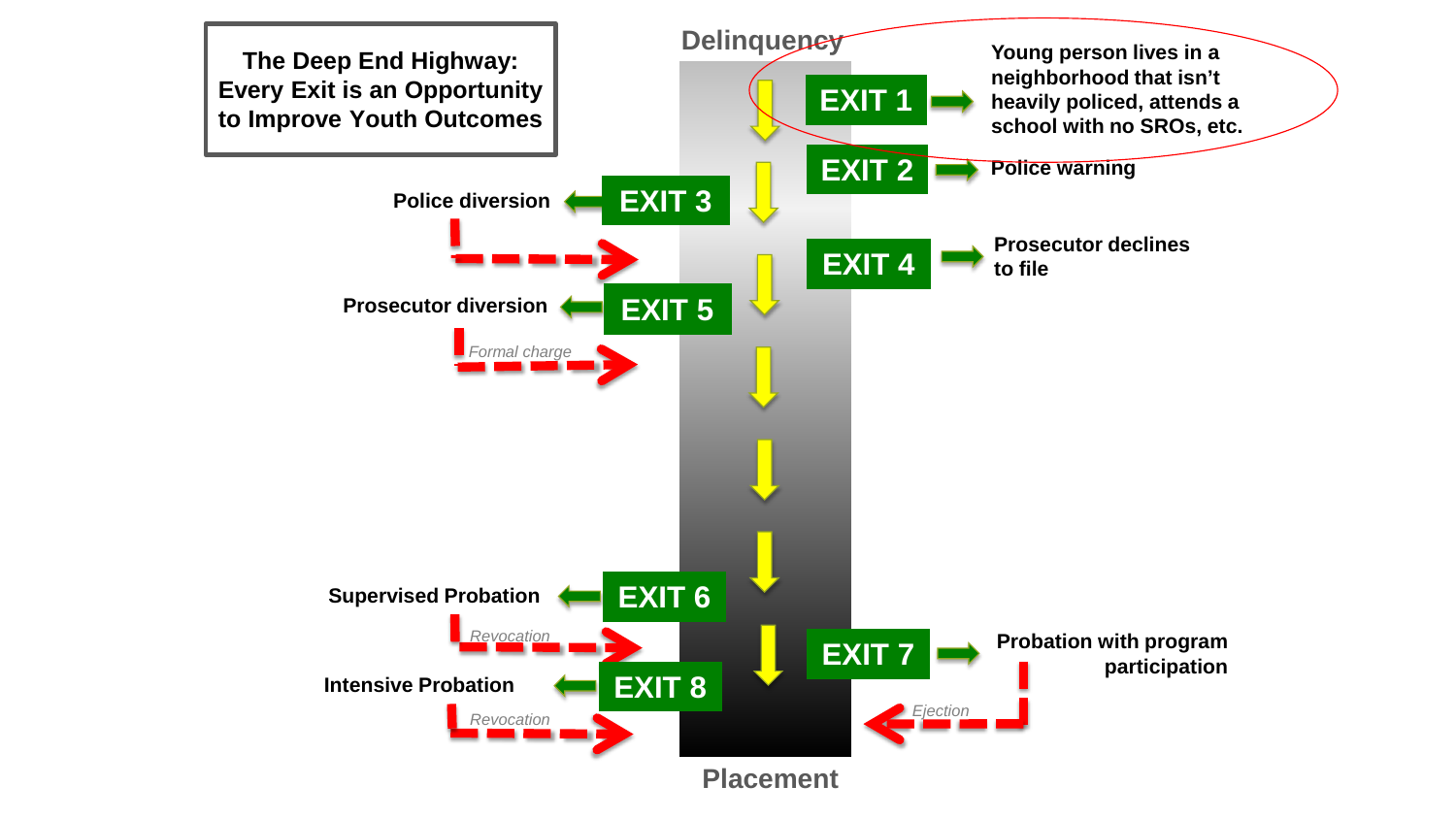### **Increased Use of Diversion from Arrest and Formal System Involvement Will Improve Youth Outcomes**

- 1. Arresting a young person for misbehavior significantly increases their odds for subsequent arrests and justice system involvement, when compared to prearrest diversion responses.
- 2. After a young person is arrested for a delinquent offense, formally processing delinquency cases in juvenile court substantially increases the likelihood of rearrest.
- 3. Youth of color are diverted from juvenile court far less frequently than their white peers, despite research showing that diversion typically improves youth outcomes.
- 4. Juvenile court processing is especially detrimental for youth who are not at high risk of rearrest.



Transforming Juvenile Probation: A Vision for Getting It Right.<sup>1</sup>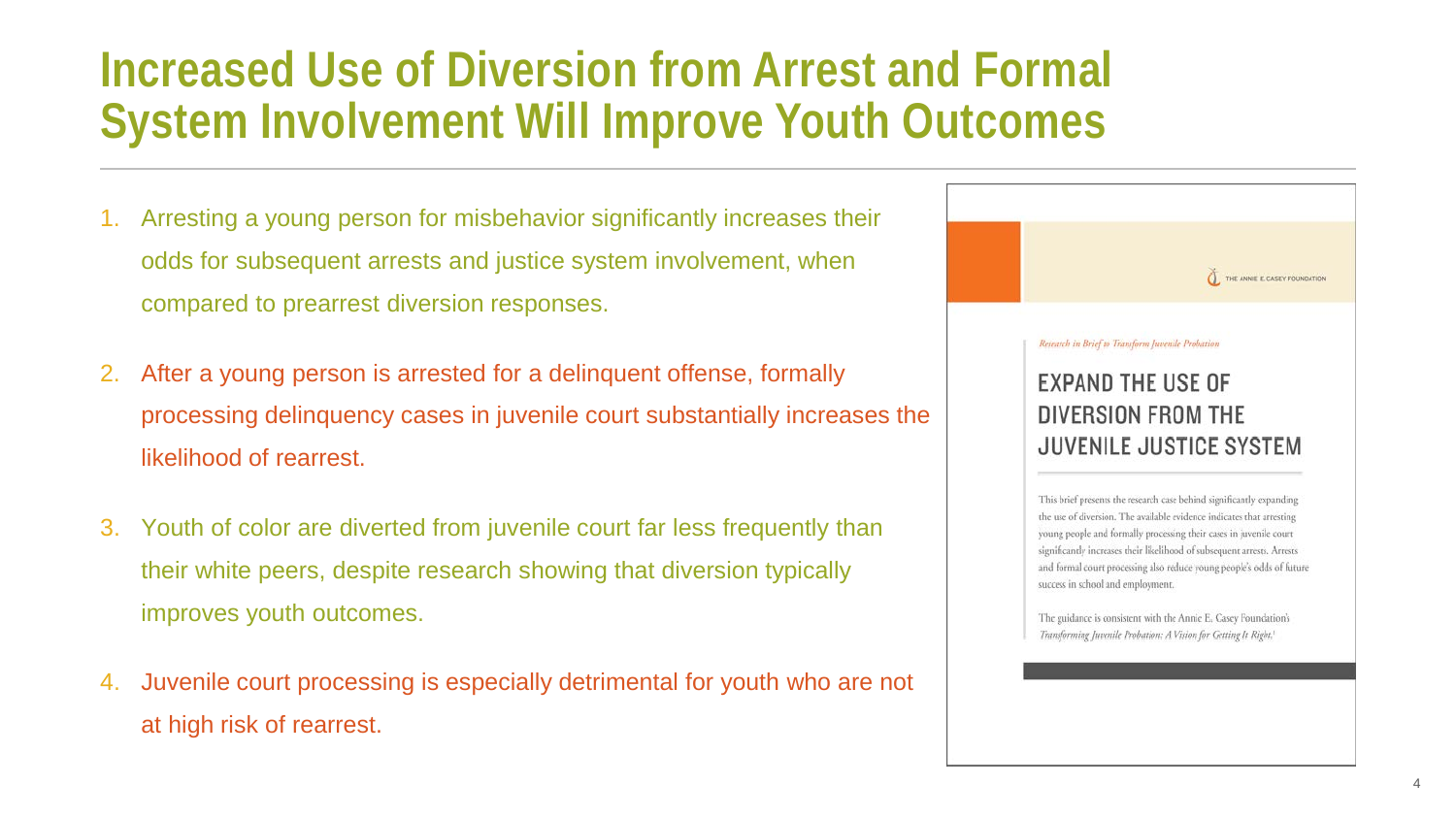### **Increased Use of Diversion from Arrest and Formal System Involvement Will Improve Youth Outcomes**

- 5. A significant share of cases formally processed in U.S. juvenile courts still involve youth who are assessed as low risk and have little or no prior record of delinquency.
- 6. Both arrests and formal processing in juvenile court substantially reduce young people's subsequent success in school and employment.
- 7. Due to the significant erosion of privacy protections provided by juvenile courts in recent years, formal processing can seriously damage young people's future opportunities for employment and higher education.

THE ANNE E. CASEY FOUNDATION Research in Brief to Transform Juvenile Probation **EXPAND THE USE OF** DIVERSION FROM THE **JUVENILE JUSTICE SYSTEM** 

> This brief presents the research case behind significantly expanding the use of diversion. The available evidence indicates that arresting young people and formally processing their cases in juvenile court significantly increases their likelihood of subsequent arrests. Arrests and formal court processing also reduce young people's odds of future success in school and employment.

The guidance is consistent with the Annie E. Casey Foundation's Transforming Juvenile Probation: A Vision for Getting It Right.<sup>1</sup>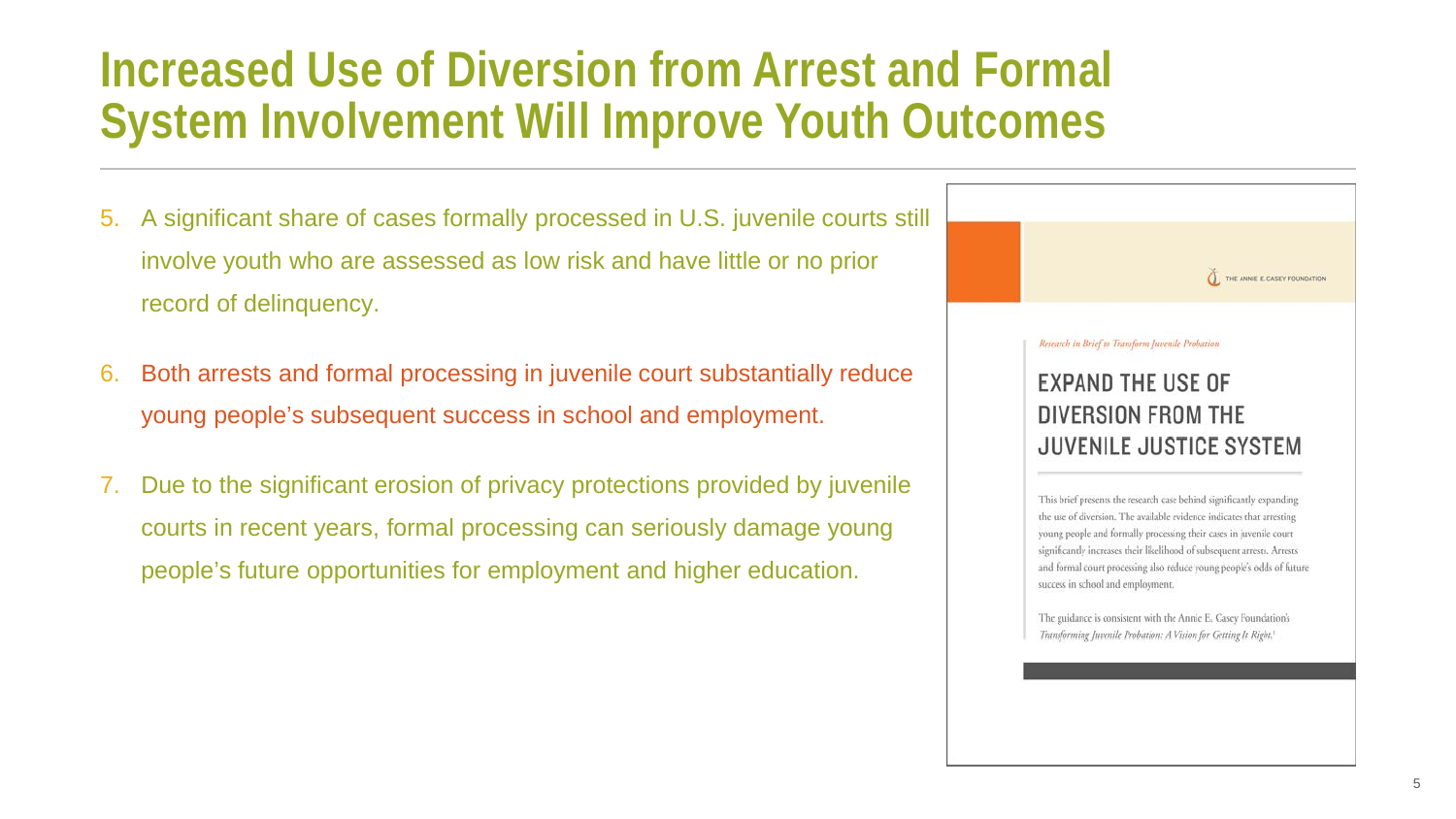## **A Close Look at Racial and Ethnic Disparities in Pennsylvania**

- Youth of color (YOC)were arrested at more than 2 times the rate of white youth (for Black youth, 4 times the rate of white youth)
	- Dauphin County: YOC were arrested at 2 times the rate of white youth

- Youth of color were diverted from juvenile court less than their white peers
	- Dauphin County: YOC were diverted ¾ as much as their white peers

- Youth of color were 78% of secure detention admissions (60% were Black youth)
	- Dauphin County: YOC were 88% of secure detention admissions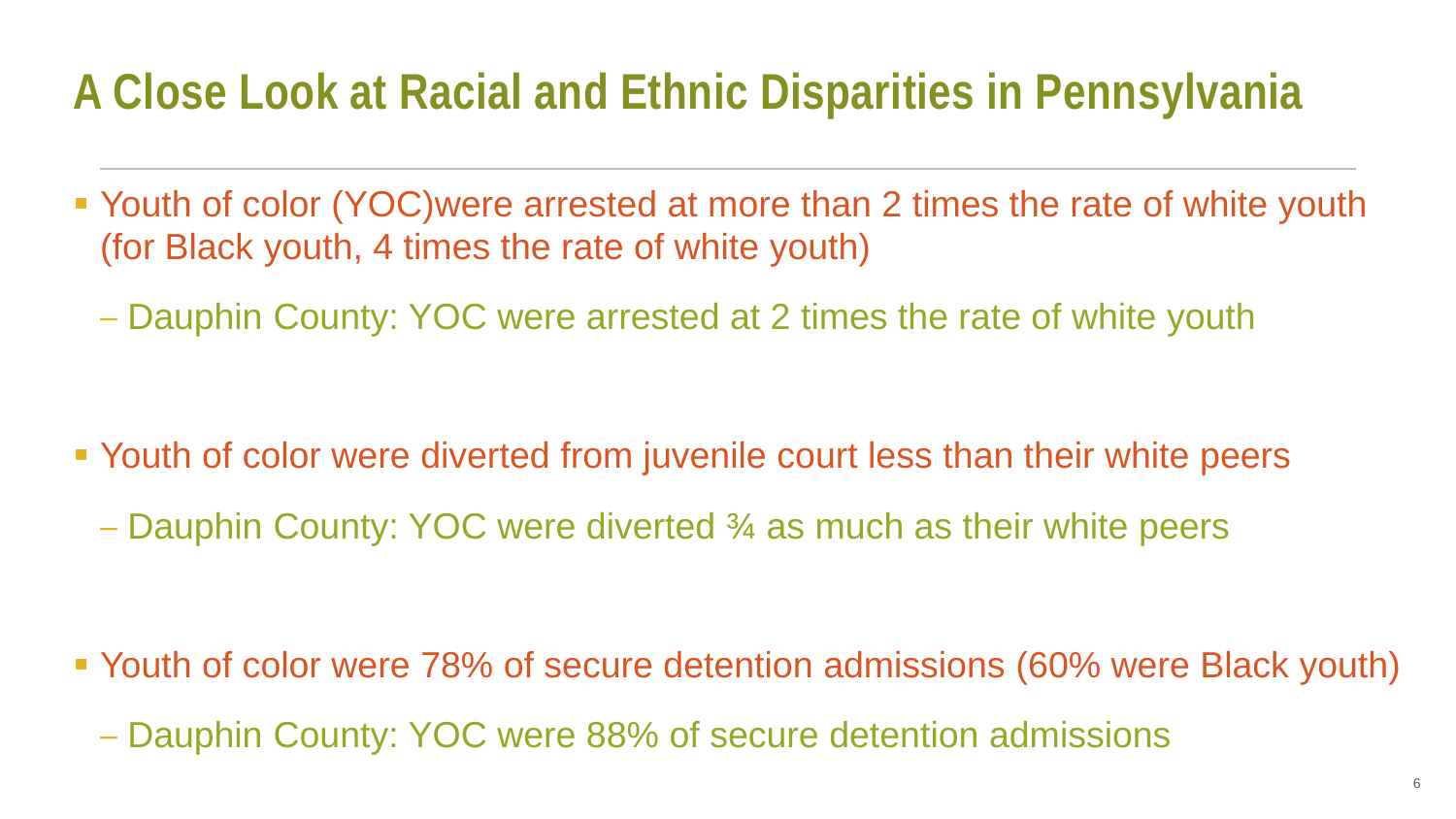## **Increased and Appropriate Use of Diversion Would Prevent System Involvement for Thousands of Pennsylvania's Youth**

**Promising diversion practices:**

- **Pennsylvania Youth/Law Enforcement** Curriculum (Statewide)
- **Philadelphia Police School Diversion** Program – 84% decrease in school arrests over 5 years (Philadelphia)
- **Shifting responsibility for diversion** services to community-based programs or non-court government agencies – all misdemeanors and non-violent felonies (Los Angeles County)

 Key Principles to Effective **Diversion** 

- Race Conscious eligibility criteria
- Community-led/non-court oversight of diversion programming
- No fail diversion